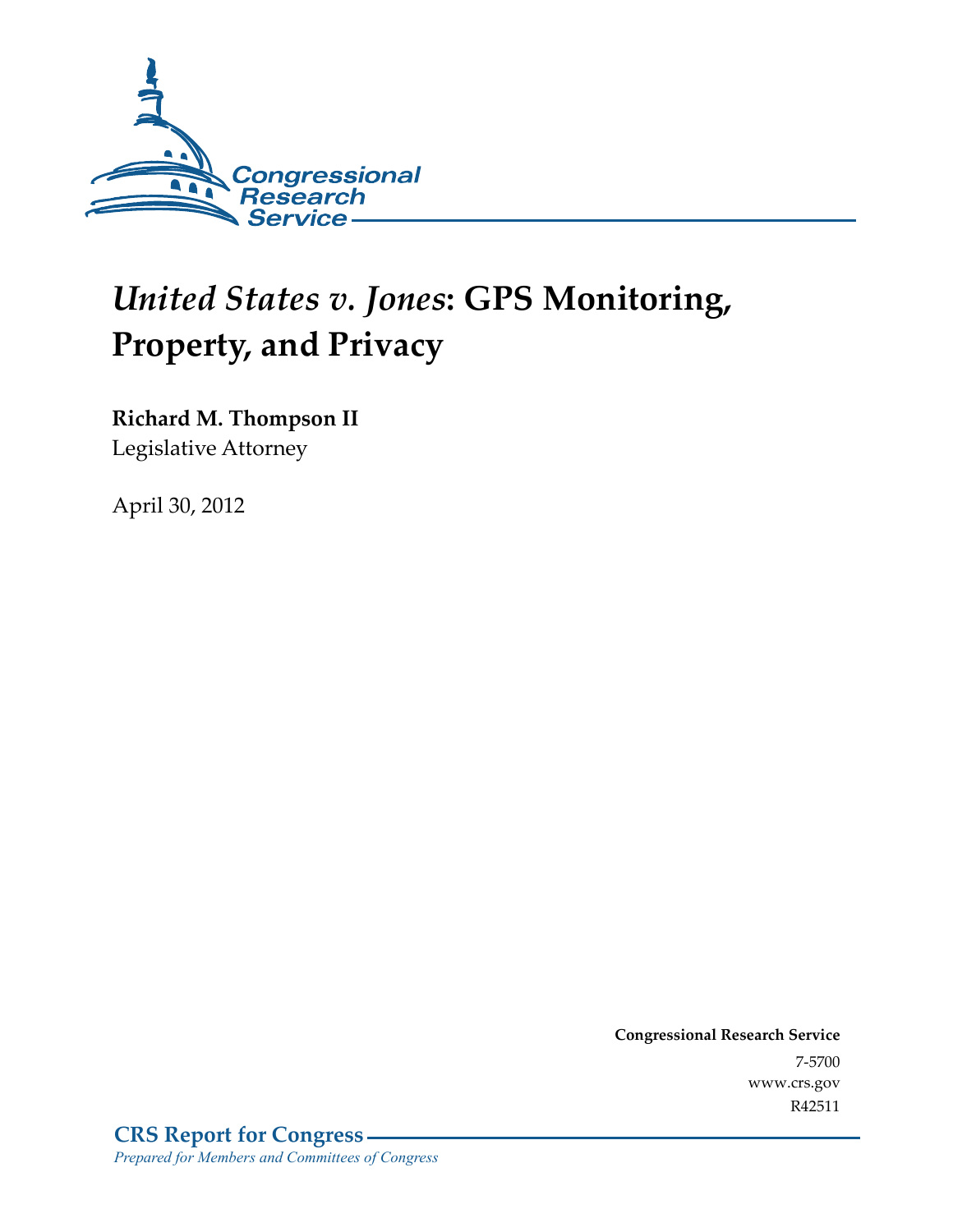## **Summary**

In *United States v. Jones*, 132 S. Ct. 945 (2012), all nine Supreme Court Justices agreed that Jones was *searched* when the police attached a Global Positioning System (GPS) device to the undercarriage of his car and tracked his movements for four weeks. The Court, however, splintered on what constituted the search: the attachment of the device or the long-term monitoring. The majority held that the *attachment* of the GPS device and an attempt to obtain information was the violation; Justice Alito, concurring, argued that the *monitoring* was a violation of Jones's reasonable expectation of privacy; and Justice Sotomayor, also concurring, agreed with them both, but would provide further Fourth Amendment protections. This report will examine these three decisions in an effort to find their place in the body of existing Fourth Amendment law pertaining to privacy, property, and technology.

In *Jones*, the police attached a GPS tracking device to the bottom of Jones's car and monitored his movements for 28 days. At trial, the prosecution relied on Jones's movements to a stash house to tie him to a drug conspiracy. Jones was convicted and given a life sentence. The United States Court of Appeals for the District of Columbia Circuit reversed, holding that the evidence was unlawfully obtained under the Fourth Amendment. The Supreme Court agreed. The majority, speaking through Justice Scalia, explained that a physical intrusion into a constitutionally protected area, coupled with an attempt to obtain information, can constitute a violation of the Fourth Amendment. Although the Court's landmark decision in *Katz v. United States*, 389 U.S. 347 (1967), supposedly altered the focus of the Fourth Amendment from property to privacy, the majority argued that it left untouched traditional spheres of Fourth Amendment protection—a person and his house, papers, and effects. Because the police had invaded Jones's property—his car, which is an *effect*—that was all the Court needed to hold that a constitutional search had occurred.

The majority's test, however, provides little guidance in instances where the government need not physically install a device to conduct surveillance, for instance, by using cell phones or preinstalled GPS devices in vehicles. To understand how the Court may rule on these technologies, one must look to the two concurrences, which provide a more global interpretation of the Fourth Amendment. Justice Alito, writing for a four-member concurrence, would have applied the *Katz* privacy formulation, asserting that longer-term monitoring constitutes an invasion of privacy, whereas short-term monitoring does not. He left it to future courts to distinguish between the two. Justice Sotomayor's concurrence appears to provide the most protection, finding that both the trespass approach and the privacy-based approach should be utilized. She also questioned the rule that any information provided to a third party, which occurs in many commercial transactions like banking or computing, should lose all privacy protections.

Although all three opinions concluded that the government's action in *Jones* was a search, none expressly required that police get a warrant in future GPS tracking cases. (The government forfeited the argument.) Further, there is no clear indication of the level of suspicion—probable cause, reasonable suspicion, or something less—that is required to attach a GPS unit and monitor the target's movements. Additionally, there have been several bills filed in the  $112<sup>th</sup>$  Congress, including Senator Patrick J. Leahy's Electronic Communications Privacy Act Amendment Act of 2011 (S. 1011) and Senator Ron Wyden's and Representative Jason Chaffetz's identical legislation, S. 1212 and H.R. 2168, the Geolocational Privacy and Surveillance Act (GPS bill), that would require a warrant based upon probable cause to access geolocation information.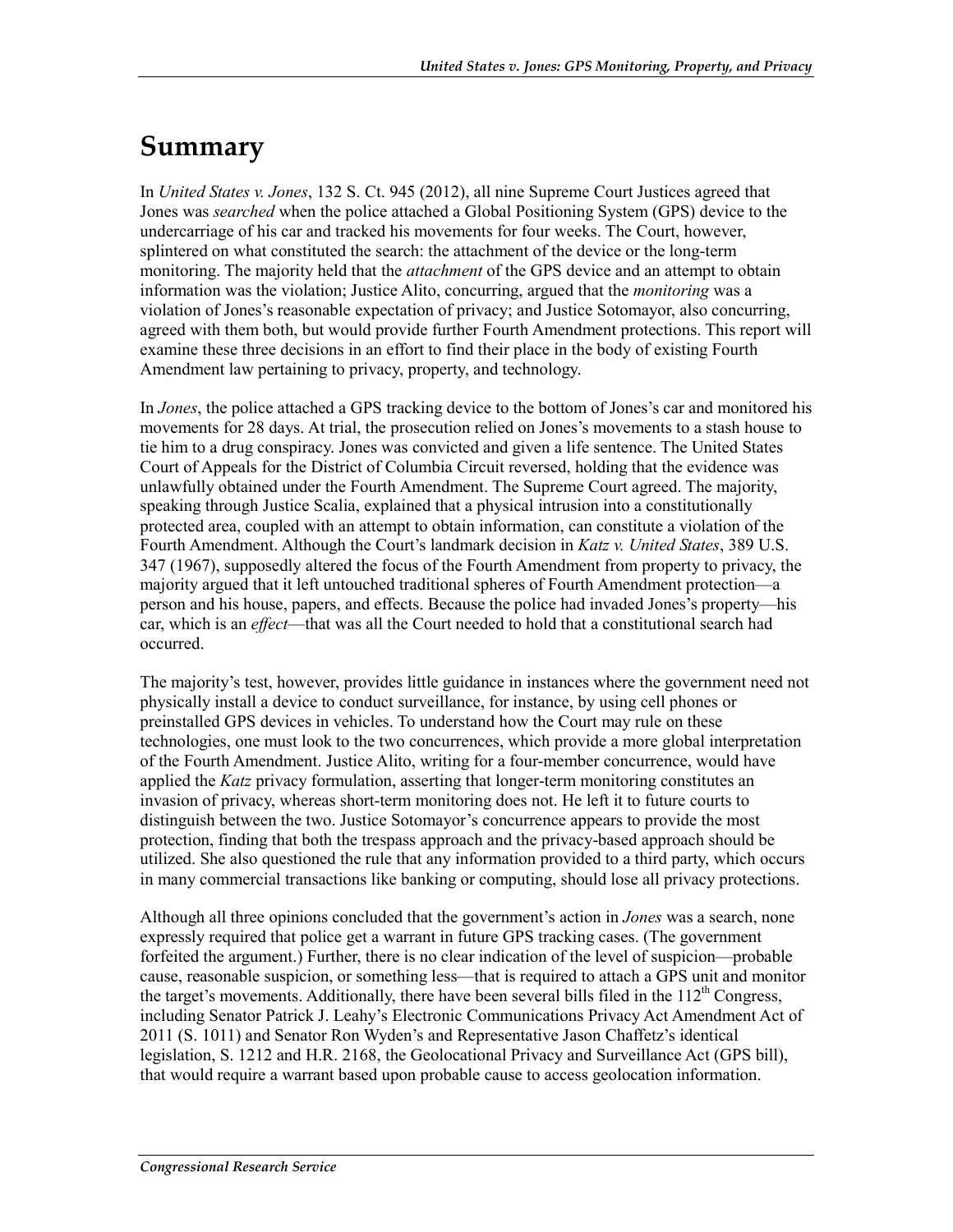## **Contents**

| Justice Sotomayor's Concurrence: The Broadest Reading of the Fourth Amendment 9 |  |
|---------------------------------------------------------------------------------|--|
|                                                                                 |  |
|                                                                                 |  |

#### **Contacts**

|--|--|--|--|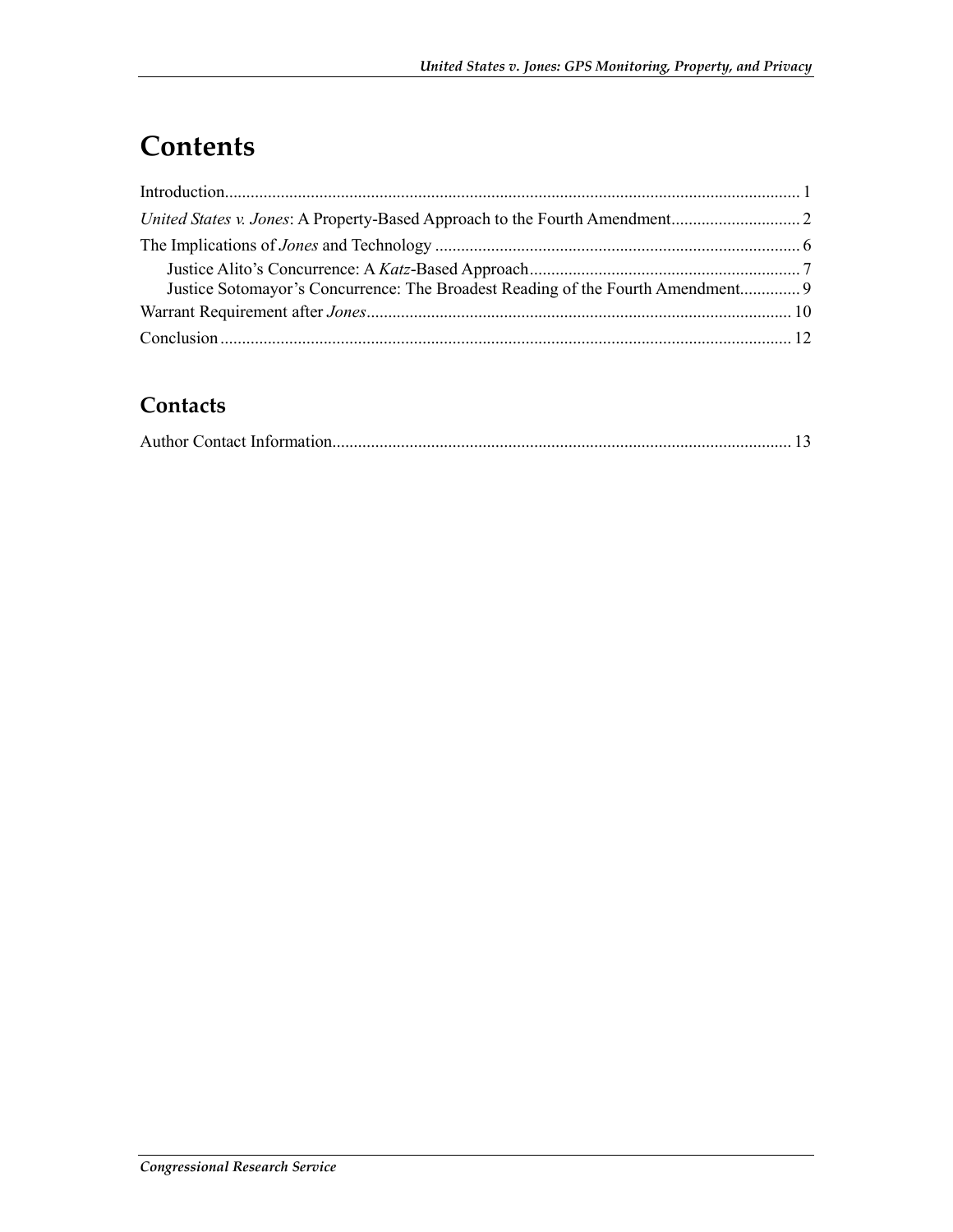### **Introduction**

There is little doubt that technology is fast becoming intertwined with our jobs, our social life, and even our most private interactions with each other. This phenomenon creates friction among many compelling interests. The first is a clash between two contrasting values: the desire for privacy and the longing to be connected through the newest and most advanced technology. To a certain extent, as one advances, the other must necessarily recede. Meanwhile, courts are tasked with determining the balance between government's law enforcement needs and the people's privacy. The Fourth Amendment to the U.S. Constitution provides the measuring stick to determine this balance. The amendment ensures "[t]he right of the people to be secure in their persons, houses, papers, and effects, against unreasonable searches and seizures, shall not be violated."<sup>1</sup> Its primary function is to prohibit government intrusion upon the privacy and property rights of the people. When new technology is involved, achieving this balance is not an easy undertaking.

*United States v. Jones* presented such a challenge to the Supreme Court. The question posed was whether the installation and month-long monitoring of a GPS device attached to Jones's car constituted a violation of the Fourth Amendment's prohibition against "unreasonable searches and seizures."<sup>2</sup> This usage of the Global Positioning System  $(GPS)^3$  is not unusual in criminal investigations,<sup>4</sup> but up to that point longer-term monitoring had not been directly tested by the Court. Thus, many observers awaited the *Jones* ruling for its potential impact not only on government monitoring programs, but also on general Fourth Amendment cases involving prolonged government surveillance.

In prior government tracking cases,<sup>5</sup> the Court applied the test from *Katz v. United States*, which addresses whether the individual had a reasonable expectation of privacy in the area to be searched.<sup>6</sup> Because the police in *Jones* physically invaded his property to attach the GPS device—whereas in the previous cases they had not—the Court declined to apply *Katz*, but instead based its decision on a trespass theory.<sup>7</sup> The trespass theory asks whether there was a physical intrusion onto a constitutionally protected area coupled with an attempt to obtain information.8 In *Jones*, there was, so the Court applied this more limited test and held that a search occurred. Though the majority bypassed the *Katz* approach, Justice Alito, concurring with Justices Breyer, Ginsburg, and Kagan, would have applied *Katz*. 9 Long-term surveillance, Justice

<sup>&</sup>lt;sup>1</sup> U.S. Const. amend. IV.

<sup>2</sup> United States v. Jones, 132 S. Ct. 945, 948 (2012).

<sup>&</sup>lt;sup>3</sup> GPS is a network of 24 government satellites that constantly send out radio signals and allow a receiver on Earth to determine its position. Aaron Renenger, *Satellite Tracking and the Right to Privacy*, 53 HASTINGS L. J. 549, 550 (2002). 4 John Ganz, *It's Already Public: Why Federal Officers Should Not Need Warrants to Use GPS Vehicle Tracking Devices*, 95 CRIM. L. & CRIMINOLOGY 1325, 1330 (2005).

<sup>&</sup>lt;sup>5</sup> United States v. Knotts, 460 U.S. 276, 278-79 (1983) (holding that use of tracking device while suspect was on public thoroughfares was not a violation of the Fourth Amendment as he had no reasonable expectation of privacy in his public movements); United States v. Karo, 468 U.S. 705, 718 (1984) (holding that use of tracking of device while in private home was a violation of the Fourth Amendment).

<sup>&</sup>lt;sup>6</sup> This reasonable expectation of privacy test was formulated by Justice Harlan in his *Katz* concurrence. Katz v. United States, 389 U.S. 347, 361 (1967) (Harlan, J., concurring).

<sup>7</sup> *Jones*, 132 S. Ct. at 952.

<sup>8</sup> *Id.* at 951 n.5.

 $^{9}$  *Id.* at 958 (Alito, J., concurring).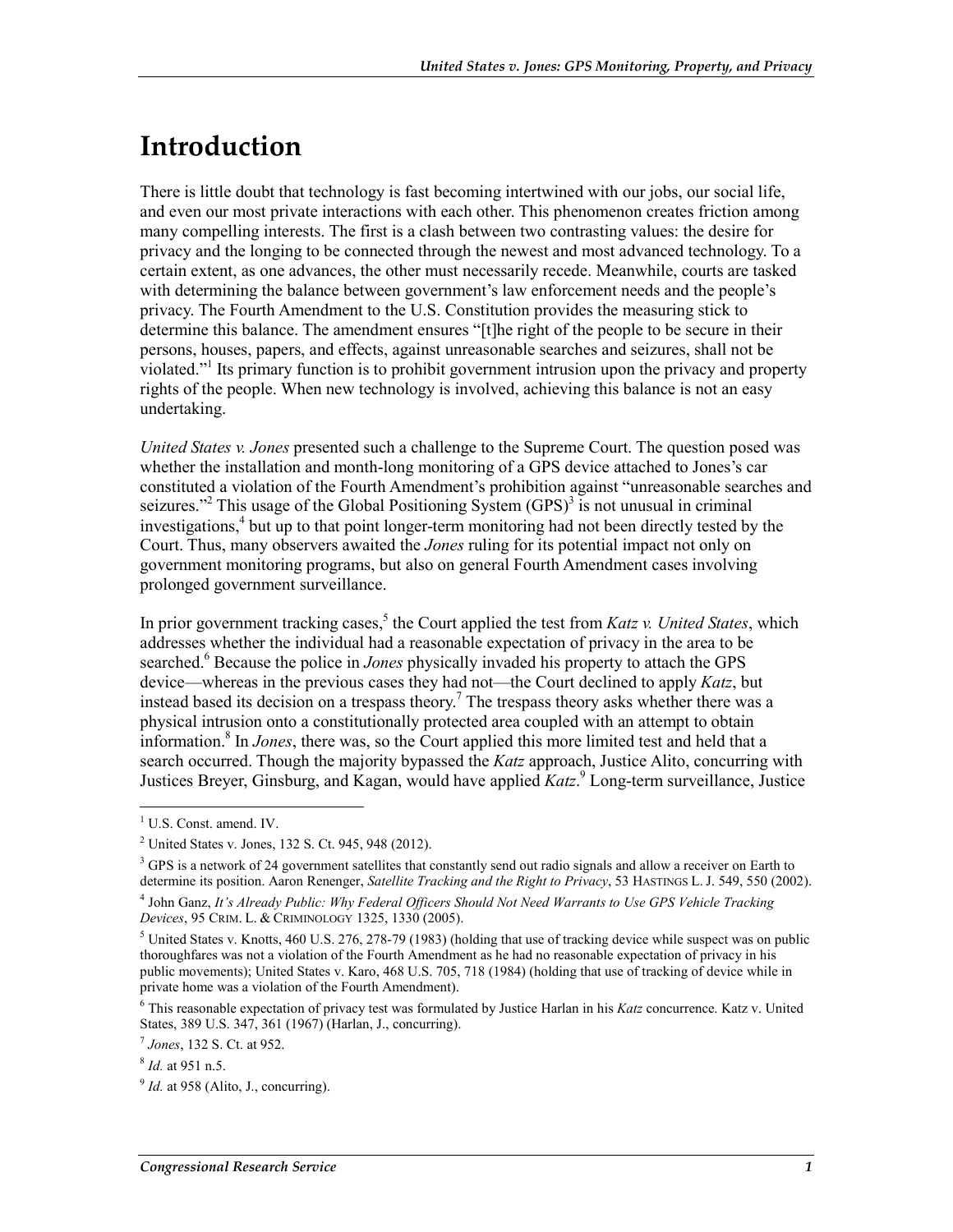Alito wrote, violated Jones's reasonable expectation of privacy under *Katz*. Justice Sotomayor agreed with both the majority and Alito's concurrence, but called for additional protection by questioning the viability of the third-party doctrine, which holds that any information voluntarily given to a third party loses all privacy protections.<sup>10</sup>

This report will analyze all three opinions in an attempt to determine how *Jones* might affect future use of GPS tracking and other government surveillance techniques. First, it will briefly recount the facts that led to Jones's prosecution, his appeal, and the Supreme Court's review. Next, it will analyze the majority's property-based test, evaluating it against similar Fourth Amendment case law. Additionally, this section will raise issues concerning the possible impact of this approach on similar search and seizure cases. Next, the report will examine both Justice Alito's and Justice Sotomayor's concurrences and their potential impact on cases involving technology. Because the Court did not express whether a warrant is required, the report will posit several theories on how this issue may be resolved in the future.

## *United States v. Jones***: A Property-Based Approach to the Fourth Amendment**

In 2004, a Joint Task Force of the FBI and the District of Columbia Metropolitan Police Department suspected Antoine Jones was part of a drug distribution ring.<sup>11</sup> Based on information obtained from wiretaps, a pen register,12 and video surveillance, the task force obtained a warrant to monitor Jones's Jeep with a GPS tracking device. According to the terms of the warrant, the officers had 10 days to install it and were required to do it in the District of Columbia. The officers installed the device on the  $11<sup>th</sup>$  day in Maryland while the Jeep was parked in a public parking lot.<sup>13</sup> For the next four weeks the device tracked Jones's every movement, creating 2,000 pages of monitoring data.<sup>14</sup> During this time, the device tracked Jones's movements to and from a known stash house.

Jones was indicted for conspiracy to distribute and possession with intent to distribute cocaine. At trial, the prosecution relied heavily on Jones's movements derived from the GPS to connect him with a larger drug ring.<sup>15</sup> He moved to dismiss this information as a warrantless search under the Fourth Amendment. The United States District Court for the District of Columbia excluded the data derived when his car was parked in his garage but allowed into evidence all of his public movements.<sup>16</sup> Jones was ultimately convicted and sentenced to life imprisonment.<sup>17</sup> The United States Court of Appeals for the District of Columbia Circuit reversed, holding that the GPS data were derived in violation of Jones's reasonable expectation of privacy under the Fourth

<sup>&</sup>lt;sup>10</sup> *Id.* at 957 (Sotomayor, J., concurring).

<sup>11</sup> *Id.* at 948.

 $12$  A pen register is a device that determines the outgoing telephone numbers dialed from a telephone. 18 U.S.C.

 $§ 3127(3).$ 

 $<sup>13</sup>$  Since the device was attached one day late and in the wrong jurisdiction, the installation was considered warrantless.</sup>  $^{14}$  *Id*.

<sup>15</sup> *Id.* at 948-49.

<sup>16</sup> United States v. Jones, 451 F. Supp. 2d 71, 88 (D. D.C. 2006).

<sup>17</sup> *Jones*, 132 S. Ct. at 949.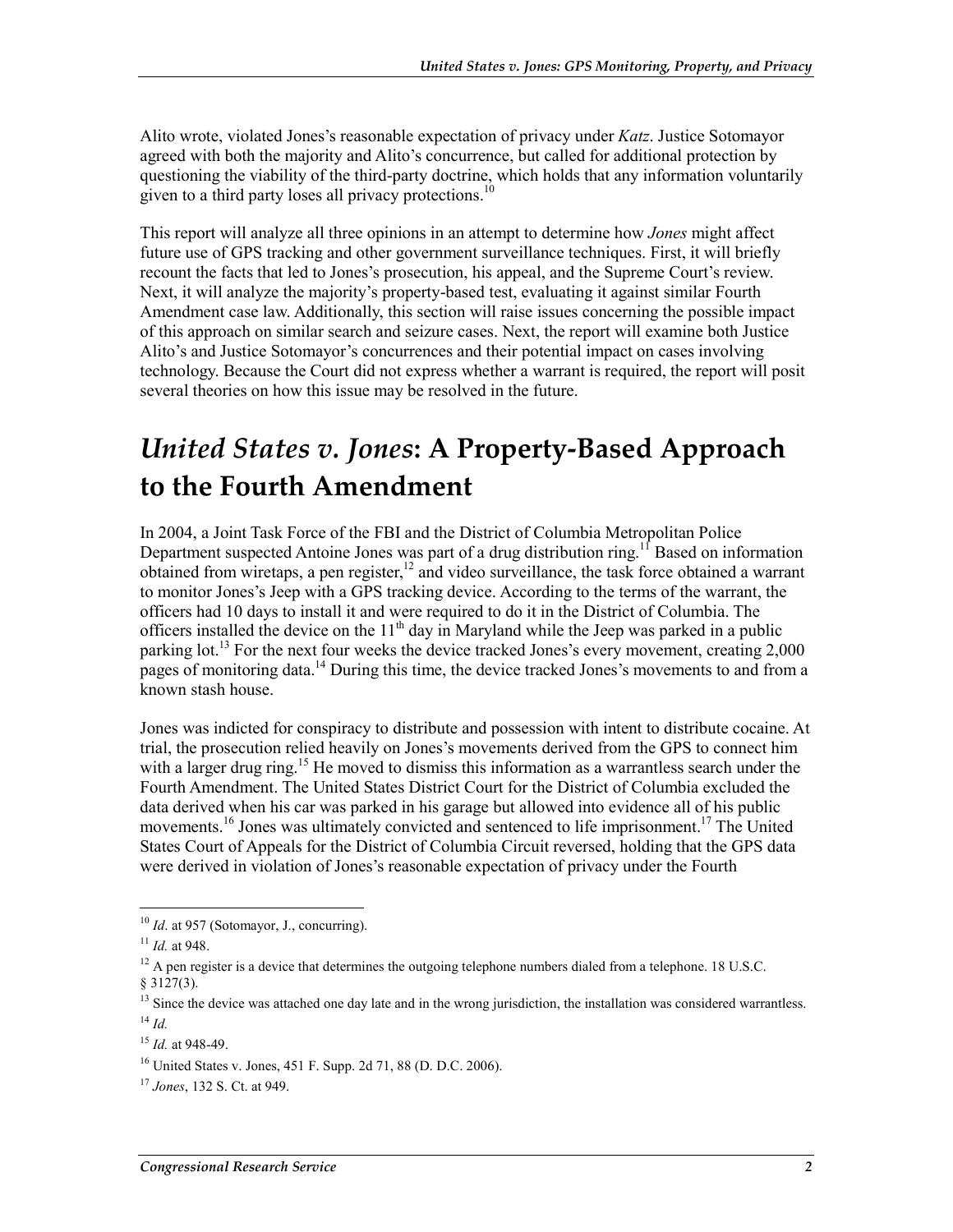Amendment.<sup>18</sup> The Supreme Court then granted a writ of certiorari, agreeing to review Jones's case.

Most observers assumed the Supreme Court would, like the D.C. Circuit Court of Appeals, apply the reasonable expectation of privacy test developed in *Katz v. United States* to determine if the tracking was a Fourth Amendment search. Under the *Katz* test, a search in the constitutional sense has occurred if the individual had an actual expectation of privacy in the area to be searched that society would deem reasonable.<sup>19</sup> Since 1967, when *Katz* was handed down, the Court had developed a body of case law applying this privacy-based formulation of the Fourth Amendment. $20$ 

The *Jones* majority, led by Justice Scalia, took a different route.<sup>21</sup> It held that the *attachment* of the GPS device, coupled with its use to monitor Jones's movements, was a constitutional search.<sup>22</sup> The Fourth Amendment ensures that "[t]he right of the people to be secure in their persons, houses, papers, and effects, against unreasonable searches and seizures, shall not be violated."<sup>23</sup> Because Jones's vehicle is an *effect*—listed in the text of the Fourth Amendment—the police's physical intrusion by attaching the GPS for tracking purposes constituted a *search*. 24 This theory hinges on common law trespass as it was known in 1791 (when the Fourth Amendment was adopted). It does not rely on *Katz*, nor any subjective conception of privacy. The majority contended that Jones's rights should not strictly depend on whether his reasonably expected zone of privacy was pierced.<sup>25</sup> Rather, the majority asserted, property rights also define an individual's right to be free from government intrusion.

Justice Alito, in concurrence, contended that the majority's reliance on "18<sup>th</sup>-century tort law" which "might have provided grounds in 1791 for a suit based on trespass to chattels," "strains the language of the Fourth Amendment; it has little if any support in current Fourth Amendment case law; and it is highly artificial."<sup>26</sup> Justice Alito would have instead applied the *Katz* formulation.<sup>27</sup>

<sup>25</sup> *Id.* at 950.

#### *Id.*

<sup>&</sup>lt;sup>18</sup> United States v. Maynard, 615 F.3d 544, 555 (D.C. Cir. 2010). Because Jones's case was consolidated with other codefendants on appeal, it was entitled *United States v. Maynard* before the D.C. Circuit Court of Appeals. It was subsequently changed back to *United States v. Jones* when reviewed by the Supreme Court.

<sup>19</sup> Katz v. United States, 389 U.S. 347, 361 (1967) (Harlan, J., concurring).

<sup>&</sup>lt;sup>20</sup> *See* Kyllo v. United States, 533 U.S. 27, 32 (2001) ("In assessing when a search is not a search, we have applied somewhat in reverse the principle first enunciated in *Katz v. United States*, 389 U.S. 347, 19 L. Ed. 2d 576, 88 S. Ct. 507 (1967)); California v. Ciraolo, 476 U.S. 207, 215 (1986) ("The touchstone of Fourth Amendment analysis is whether a person has a 'constitutionally protected reasonable expectation of privacy.' Katz v. United States, 389 U.S. 347, 360 (1967) (Harlan, J., concurring).")).

<sup>&</sup>lt;sup>21</sup> The majority consisted of Chief Justice Roberts, and Justices Thomas, Kennedy, and Sotomayor. In addition to joining the majority opinion, Justice Sotomayor also wrote a concurring opinion explored below.

<sup>22</sup> *Jones*, 132 S. Ct. at 949.

<sup>23</sup> U.S. CONST. amend IV.

<sup>24</sup> *Jones*, 132 S. Ct. at 949.

The Government contends that the Harlan standard shows that no search occurred here, since Jones had no "reasonable expectation of privacy" in the area of the Jeep accessed by Government agents (its underbody) and in the locations of the Jeep on the public roads, which were visible to all. But we need not address the Government's contentions, because Jones's Fourth Amendment rights do not rise or fall with the Katz formulation. At bottom, we must "assur[e] preservation of that degree of privacy against government that existed when the Fourth Amendment was adopted."

 $^{26}$  *Id.* at 958 (Alito, J., concurring).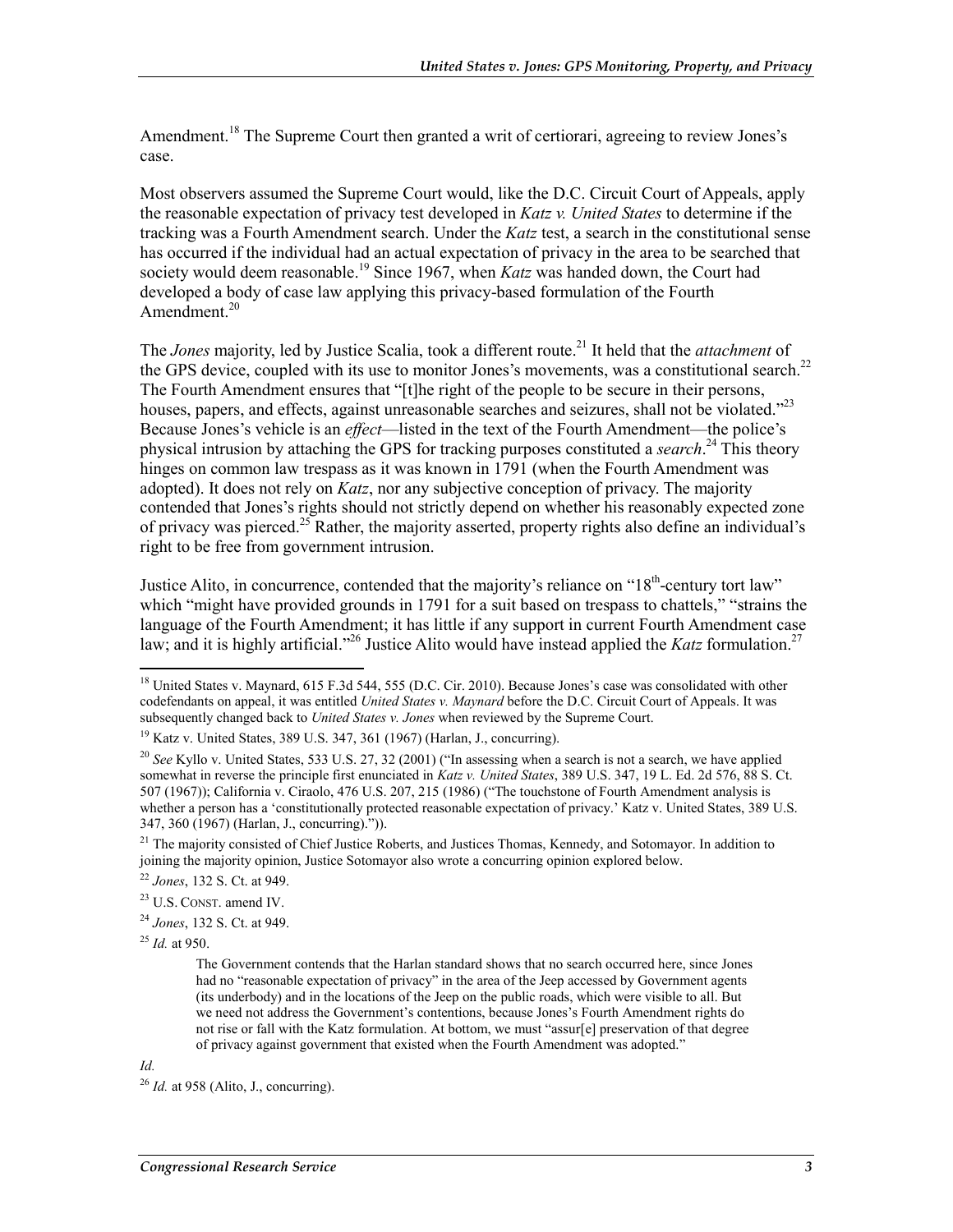This criticism prompts two central questions: (1) Does the majority's property-based approach enjoy textual, historical, or jurisprudential support?; and (2) What effect will this approach have on other areas of government investigations?

The seeds for the property-based approach were planted in England in *Entick v. Carrington*, a case considered by many as an ancestor of the Fourth Amendment.<sup>28</sup> There, the English court forbade government agents from searching through Entick's home, looking for papers intended to prove his seditious writing. The agents had a general warrant to search the home, but the warrant lacked a specific description of the area to be searched and the items to be seized. Lord Camden declared that no government agent nor any other person may enter the property of another without permission, even if no harm is done.<sup>29</sup> This theory carried over to the colonies and prompted the framers to include a prohibition against unreasonable searches and seizures when drafting the Bill of Rights.<sup>30</sup> Under this common law trespass approach, the key inquiry is not necessarily the content of the information obtained by the police, but rather their method of retrieving it. The *Jones* Court had no doubts that the attachment of the GPS device (which required a trespass of Jones's car) would have been a search when the Fourth Amendment was adopted—when *Entick* was fresh in the framers' minds.<sup>31</sup>

Although property certainly controlled Fourth Amendment thinking during the infancy of the Fourth Amendment, its control waned in later years. *Olmstead v. United States* provides an example. There, federal agents installed several wiretaps on the telephone wires coming from Olmstead's house.<sup>32</sup> In upholding this electronic eavesdropping, the Court ruled that the Fourth Amendment applied only when there was an official search or seizure of a person, his tangible papers and effects, and an "actual physical invasion" of the individual's home.<sup>33</sup> Because the installation of the wiretap did not require the agents to trespass onto Olmstead's property, the Court held that it was not a search or seizure under the Fourth Amendment.<sup>34</sup>

Forty years later, the Court began its shift away from this property-centric approach. In *Warden v. Hayden*, the Court noted the property-based approach had been discredited over the years, and that privacy should be the focus of the inquiry under the Fourth Amendment.<sup>35</sup> Subsequently, the Court decided *Katz v. United States*, where it held an electronic surveillance of Katz's conversations while he was in a public telephone booth was impermissible, despite the fact that no property rights were involved.<sup>36</sup> The "Fourth Amendment protects people, not places," the

 $\overline{a}$ 

<sup>(...</sup>continued)

<sup>27</sup> *Id.*

<sup>28</sup> Entick v. Carrington, 95 Eng. Rep. 807 (C.P. 1765); *see* Ricardo J. Bascaus, *Property and Probable Cause: The Fourth Amendment's Principled Protection of Privacy*, 60 RUTGERS L. REV. 575, 581-82 (2008).

 $29$  Entick v. Carrington, 95 Eng. Rep. 807 (C.P. 1765).

<sup>30</sup> *See* Amil Akir, *Fourth Amendment First Principles*, 107 HARV. L. REV. 757, 767 (1994).

<sup>31</sup> *Jones*, 132 S. Ct. at 950.

<sup>32</sup> Olmstead v. United States, 277 U.S. 438, 456-57 (1928).

<sup>33</sup> *Id.* at 466.

<sup>34</sup> *Id.*

<sup>&</sup>lt;sup>35</sup> Warden, Maryland Penitentiary v. Hayden, 387 U.S. 294, 304 (1967) ("We have recognized that the principal object of the Fourth Amendment is the protection of privacy rather than property, and have increasingly discarded fictional and procedural barriers rested on property concepts.").

<sup>36</sup> Katz v. United States, 389 U.S. 347, 359 (1967).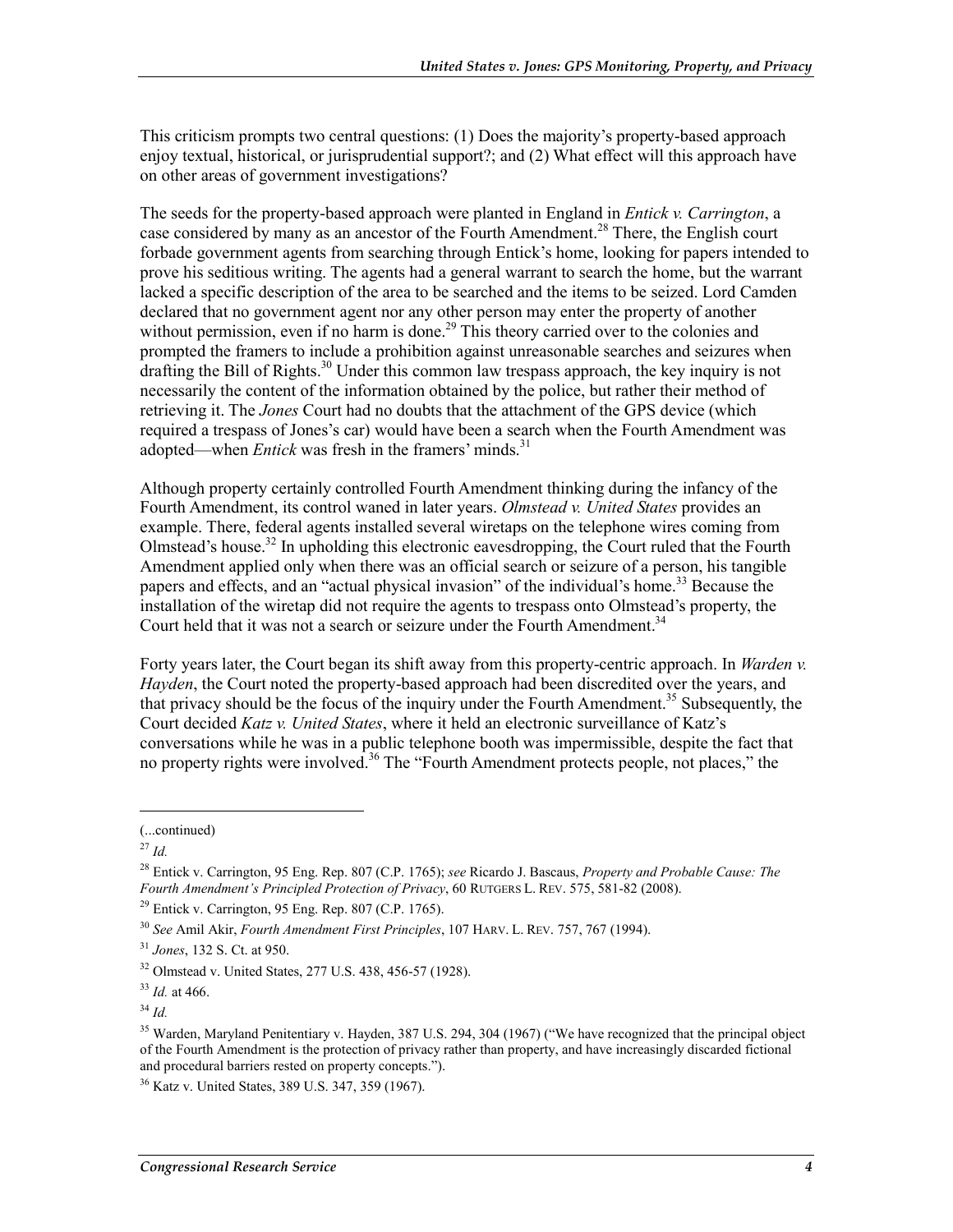Court declared, and any search that invaded a person's "reasonable expectation of privacy" should be considered a search in the constitutional sense. $37$ 

This seemingly conflicting line of cases left many wondering whether property and privacy could coexist under the Fourth Amendment. The Court attempted to reconcile these two lines in *Soldal v. County of Cook*. 38 There, while under the supervision of local police, a landlord had his tenant's trailer home towed from the rented lot.<sup>39</sup> The tenant sued the police under Section 1983, a civil rights statute, for a violation of his Fourth Amendment right to be free from unreasonable seizure. The Seventh Circuit Court of Appeals denied the tenant's claim, holding that any Fourth Amendment violation must be supported by some invasion of privacy. $40^{\circ}$  The police did not invade the tenant's privacy, but only his possessory interest in the property, enough for the court to hold the Fourth Amendment inapplicable. Instead, the panel noted that the due process clause was the proper avenue of relief for a "pure deprivation of property."<sup>41</sup>

The Supreme Court disagreed, ruling that the police action was a seizure notwithstanding the lack of a privacy interest at stake.42 The Court took pains to note that privacy-based cases like *Katz* and *Warden* had not "snuffed out the previously recognized protection for property under the Fourth Amendment," but instead had "demonstrated that property is not the sole measure of Fourth Amendment violations."<sup>43</sup> The Court noted that the amendment does not protect possessory interests in all kinds of property, such as an open field not closely connected with a person's home, but certainly covers things specifically listed in the constitutional text—persons, houses, papers, and effects.<sup>44</sup>

This idea that the Fourth Amendment protects both privacy and property independently is infused throughout the majority opinion in *Jones*. As Justice Scalia noted, *Katz* did not *supplant* the common law trespass approach, but merely *supplemented* it.<sup>45</sup> But is a simple trespass alone enough to constitute a violation? The Court answered no: in addition to the physical intrusion, there must be "an attempt to find something or to obtain information."46 Also, not every police trespass will be a constitutional search. The government must intrude upon an area enumerated in the text of the amendment (person, houses, papers, and effects).<sup>47</sup> This leaves several questions. If a car is an effect, what other personal property may be covered under this approach? Will computer data constitute an *effect*? Will an e-mail constitute an electronic *paper*? If a police

<sup>37</sup> *Id.* at 351, 360 (Harlan, J., concurring).

<sup>38</sup> Soldal v. County of Cook, 506 U.S. 56 (1992).

<sup>39</sup> *Id.* at 58.

<sup>&</sup>lt;sup>40</sup> Soldal v. County of Cook, 942 F.2d 1073, 1078 (7<sup>th</sup> Cir. 1991).

<sup>41</sup> *Id.*

<sup>42</sup> *Soldal*, 506 U.S. at 65.

<sup>43</sup> *Id.* at 64.

<sup>44</sup> *Id.* at 64 n.7.

<sup>45</sup> *Jones*, 132 S. Ct. at 950-951.

<sup>&</sup>lt;sup>46</sup> *Id.* at 951 n.5. It is not clear from the majority opinion whether a mere attempt to obtain information is enough, or if the attempt must be successful. In one phrasing the Court requires "installation of a GPS device on a target's vehicle, and its *use* of that device....," *Id*. at 949 (emphasis added), and in another it requires a trespass plus "an *attempt* to find or to obtain information." *Id*. at 951 n.5 (emphasis added). A reasonable interpretation is that an attempt is enough: if the police were to come into a person's home looking for evidence, but found nothing, this would probably qualify under the majority's approach.

<sup>47</sup> *Id.* at 953 n.8.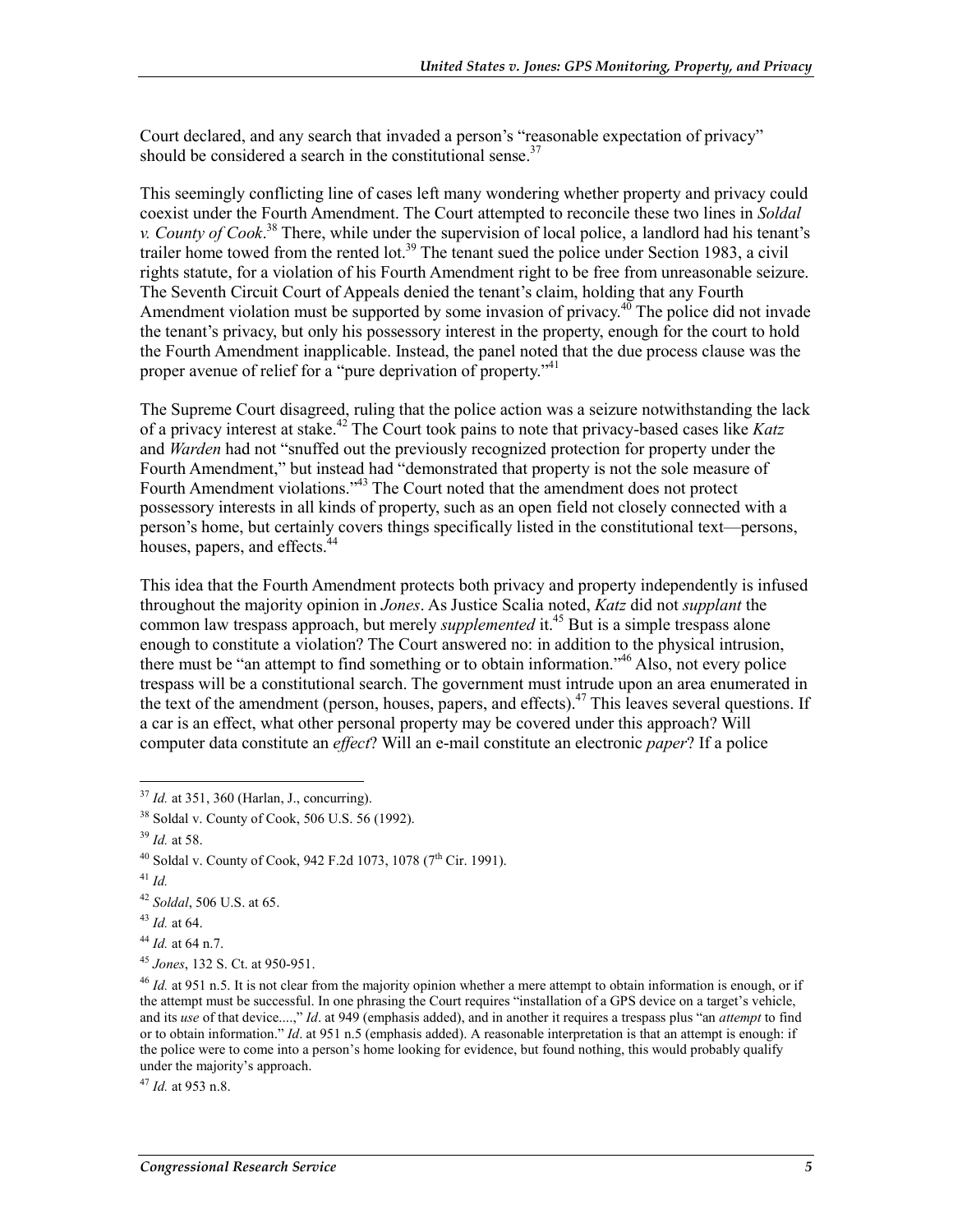officer walks onto one's porch, is that an invasion of his *house*? There are no easy answers to these questions.

Additionally, because the Court focused on the attachment of the device and the property interests involved, there remain questions of whether prolonged tracking with a device is permissible under the Fourth Amendment if there is no trespass. As the majority noted, "[s]ituations involving merely transmission of electronic signals without trespass would *remain* subject to *Katz*  analysis."48 Justice Alito's and Sotomayor's concurrences in *Jones* may be scrutinized for how the Court might handle these scenarios under *Katz*. 49

### **The Implications of** *Jones* **and Technology**

As more cell phones and cars are outfitted with GPS tracking technologies, police need not physically attach a device to track its movements. Because the *Jones* majority opinion is based on a *physical* trespass into a constitutionally protected area, it seemingly will not apply where GPS is preinstalled. Justices Alito, and his four-Justice concurrence, and Sotomayor, concurring separately, provide insight into how a future court may apply the Fourth Amendment to evolving technologies.<sup>50</sup> These opinions rely, to a certain extent, on the mosaic theory first discussed in the D.C. Circuit opinion, which says that tracking a person's public movements over a long duration is constitutionally unacceptable even if tracking each of the movements individually may be permitted. Whether this approach will garner a majority on the Court is unclear. However, at a minimum, these concurrences have engendered discussion in the lower courts, with several courts citing the mosaic theory as a viable alternative.<sup>51</sup>

The question then becomes how much weight should the Alito and Sotomayor concurring opinions be accorded?52 There is no *one* rule to answer this question.53 Generally, there are two types of concurrences in Supreme Court opinions. The first is the true concurrence, in which the Justice concurs in the judgment, but disagrees with the reasoning.<sup>54</sup> Justice Alito's opinion exemplifies that type of concurrence; he agreed that the surveillance constituted a Fourth

<sup>48</sup> *Id.* at 953.

<sup>&</sup>lt;sup>49</sup> The importance of these concurrences was noted by an FBI attorney: "[E]ven though its not technically holding, we have to anticipate how it's going to go down the road." Julia Angwin, *FBI Turns Off Thousands of GPS Devices After Supreme Court Ruling* (Feb. 25, 2012, 3:36 PM), http://blogs.wsj.com/digits/2012/02/25/fbi-turns-off-thousands-ofgps-devices-after-supreme-court.

<sup>50</sup> Jones, 132 S. Ct. at 854 (Sotomayor, J., concurring); 132 S. Ct. at 957 (Alito, J., concurring).

<sup>51</sup> United States v. Hanna, No. 11-20678-CR, 2012 WL 279435, at \*3 (S.D. Fla. Jan. 3, 2012) (analyzing the issue of Fourth Amendment standing under both the trespass theory and *Katz*'s privacy test); United States v. Bradshaw, No. 1:11-CR-257, 2012 WL 774964 (N.D. Ohio Mar. 8, 2012) (noting that the *Jones* majority did not adopt the mosaic theory); State v. Zahn, No. 25584, 2012 WL 862707 (S.D. Mar. 14, 2012) (holding that both the trespass approach and the mosaic theory can apply to GPS tracking).

 $52$  This dialogue between concurring justices and those they are trying to persuade lies at the heart of the common law system—a case-by-case discussion between judges, lawyers, and the public about the progression of the law. RICHARD A. POSNER, THE FEDERAL COURTS: CRISIS AND REFORM 236 (1985).

<sup>53</sup> Igor Kirman, *Standing Apart to Be a Part: The Precedential Value of Supreme Court Concurring Opinions*, 95 COLUM L. REV. 2083, 2096-2101 (1995) (explaining that some courts will presume precedential value in a concurring opinion while others will presume no precedential value).

<sup>54</sup> Lewis A. Kornhauser & Lawrence G. Sager, *The One and the Many: Adjudication in Collegial Courts*, 81 CAL. L. REV. 1 (1993).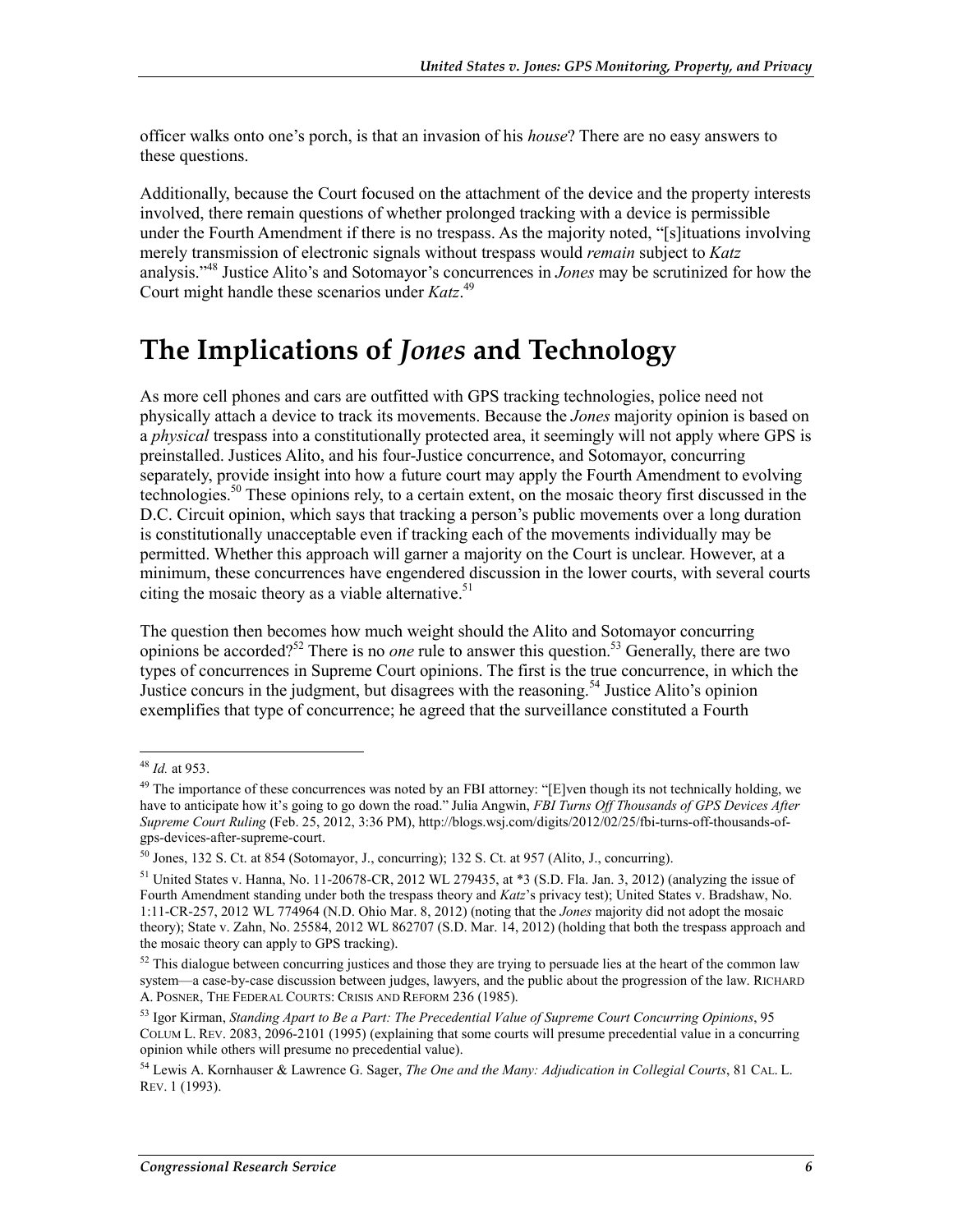Amendment search, but would have decided the case under the traditional reasonable expectation of privacy test instead of the trespass test. The second category is the simple concurrence, where the Justice agrees with the judgment and the reasoning of the majority,<sup>55</sup> but also poses possible new theories that may not be directly relevant to that particular case, but can be used later to move the law in a particular direction.<sup>56</sup> Justice Sotomayor's opinion seems to fit this latter category. Although these two concurrences chart somewhat different courses in their strategy and reasoning, when combined they appear to command five votes on the Court—a potential majority.<sup>57</sup>

#### **Justice Alito's Concurrence: A** *Katz***-Based Approach**

Justice Alito spends most of his concurrence attempting to counter the majority's common law trespass theory.<sup>58</sup> He argued that Scalia's reversion to the law as it stood in 1791 was unwise, and a return to the much-criticized property approach.<sup>59</sup> The focus of this report, however, is Justice Alito's discussion of long-term GPS tracking under *Katz*'s reasonable expectation of privacy test.

Before coming up on appeal, the D.C. Circuit below examined whether Jones's whereabouts over the month-long period of tracking were *exposed* to the public.<sup>60</sup> A person's movements are not *actually* exposed, the court answered, because the likelihood that anyone could actually follow someone for a month is highly improbable.<sup>61</sup> Further, the movements are not *constructively* exposed because in many instances the whole is greater than the sum of the parts.<sup>62</sup> This last proposition is premised on the mosaic theory. The mosaic theory supposes that tracking the whole of one's movements over an extended period of time reveals significantly more about that person than each individual trip does in isolation.<sup>63</sup> For instance, police cannot infer much about a person from *one* trip to the liquor store. However, a *daily* trip to the same liquor store would provide greater insight into the person's habits. The government has employed this theory in the national security context for protecting intelligence sources and methods of obtaining information.<sup>64</sup> The thrust of the argument is that unless a person has a broad view of the situation in question, he will not understand the importance of a single piece of evidence.<sup>65</sup> Thus, with GPS tracking, following someone for one trip may not say much about a person, but following his every movement for an extended period presumably reveals considerably more.

<sup>55</sup> Kirman, *supra* note 53, 2119.

<sup>56</sup> Scott C. Idleman, *A Prudential Theory of Judicial Candor*, 73 TEX. L. REV. 1307, 1371 (1995).

<sup>57</sup> Mark Tushnet, *Themes in Warren Court Biographies*, 70 N.Y.U. L. REV. 748, 763 (1995).

<sup>58</sup> *Jones*, 132 S. Ct. at 957 (Alito, J., concurring) Justice Alito contended that the Court melded the two distinct acts of *search* and *seizure* into one to develop its holding; that this approach is merely a return to the much-criticized *Olmstead*, when property controlled; that there are no 18<sup>th</sup> century analogs to GPS; and that the attachment would not suffice even under common tort law. *Id.* 

<sup>59</sup> *Jones*, 132 S. Ct. at 958-59 (Alito, J., concurring).

<sup>60</sup> United States v. Maynard, 615 F.3d 544, 558 (D.C. Cir. 2010).

<sup>61</sup> *Id.* at 558.

<sup>62</sup> *Id.*

<sup>63</sup> *Id.* at 561-62.

<sup>64</sup> Cen. Int. Agency v. Sims, 471 U.S. 159, 178 (1985).

<sup>65</sup> *Id.* at 178.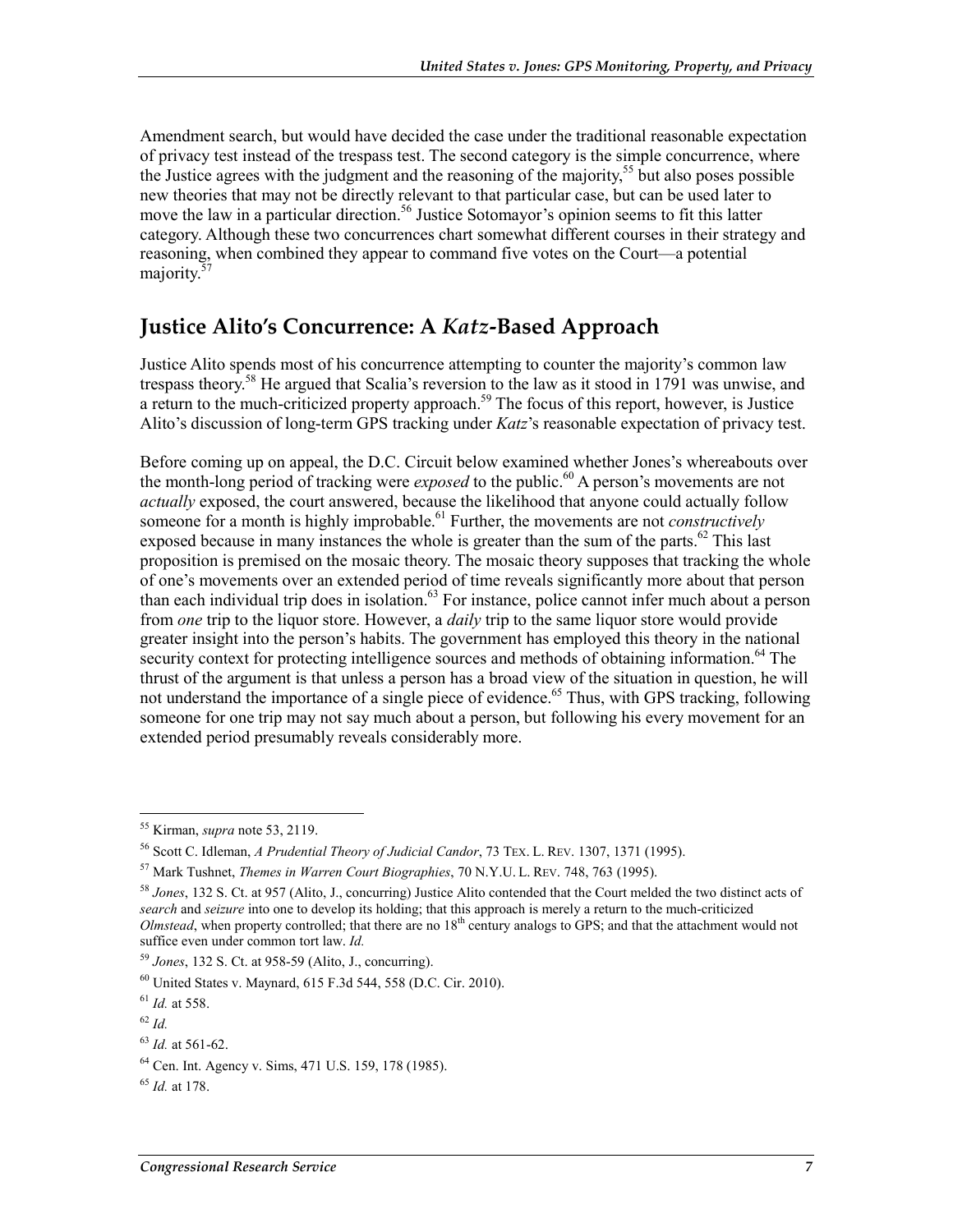*United States v. Knotts* created an obstacle to the panel's adoption of the mosaic theory.<sup>66</sup> In *Knotts*, the Supreme Court held that a person has no reasonable expectation of privacy in his movements on public streets.<sup>67</sup> The Court, however, did not foreclose the argument that, even if traveling on public roadways, pervasive or intrusive police activity may violate the Fourth Amendment.<sup>68</sup> The Court suggested it would revisit the issue if police were to use "dragnet-type" law enforcement practices."<sup>69</sup> Although the purport of this phrase is somewhat obscure, the D.C. Circuit understood it to mean that 24-hour surveillance of a single individual was sufficient for it to apply.<sup>70</sup> As such, the panel ruled that the previous tracking cases were not controlling, allowing it to apply the mosaic theory.<sup>71</sup> Based on this application, the court granted Jones's motion to dismiss all location evidence obtained from the GPS device.

As noted earlier, Justice Scalia and the majority did not apply the mosaic theory. Instead they grounded their decision in a common law trespass theory.<sup>72</sup> Justice Alito, on the other hand, wanted to confront directly this question of how technology affected a society's expectations of privacy. He first posited that the ubiquity of cell phones, video monitoring, and other technologies in modern life shapes the average person's expectation of privacy—presumably reducing that expectation.73 Based on his understanding of *Katz*, Alito would have asked whether the use of GPS tracking involved an intrusion a reasonable person would not have expected. Under his approach, "relatively short-term monitoring of a person's movements on public streets accords with expectations of privacy that our society has recognized as reasonable."<sup>74</sup> However, the use of "longer term" GPS monitoring will in most instances violate the Fourth Amendment.<sup>75</sup> Justice Alito declined to create a rule for determining at what point police tracking crosses this constitutional line. He concluded that four weeks of tracking was a search.<sup>76</sup>

Because of the limited nature of Justice Alito's discussion, it is difficult to discern precisely which theory he employed. It is arguable that he and the three other Justices implicitly support the mosaic theory. To say that short-term monitoring is permissible, but longer-term monitoring is not, indicates there is something about the aggregation of a person's movements that prompted these Justices to deem it a Fourth Amendment search.<sup>77</sup> It could also be argued that Justice Alito's

1

<sup>70</sup> *Maynard*, 615 F.3d at 556.

<sup>71</sup> *Id.* at 558.

<sup>72</sup> *Jones*, 132 S. Ct. at 951. The Court did not repudiate the mosaic theory, but instead did not reach the question of whether this privacy-based theory would apply; the property-based approach was sufficient to resolve the case.

<sup>73</sup> *Id.* at 958 (Alito, J., concurring). Query whether the reasonable expectation of privacy test is designed to test what privacy the average person would expect. *See* Orin Kerr, *The Fourth Amendment and New Technologies*, 102 MICH. L. REV. 801, 838 (2004) ("A 'reasonable expectation of privacy' has not been equated with the expectation of privacy of a reasonable person; rather, it has been used as a term of art based heavily on property law principles.").

<sup>74</sup> *Jones*, 132 S. Ct. at 964 (Alito, J., concurring).

<sup>75</sup> *Id.*

<sup>76</sup> *Id.* 

<sup>66</sup> United States v. Knotts, 460 U.S. 276, 281 (1983).

<sup>67</sup> *Knotts*, 460 U.S. at 281.

<sup>68</sup> *Id.* at 283.

 $69$  *Id.* This phrase was dicta, meaning it was not essential to the case; thus it is persuasive, but not binding on lower courts.

 $77$  The mosaic theory need not be cabined to only the GPS tracking scenario. It could apply in other contexts such as smart electric meters, Internet searches, or any other activity in which surveillance of activity over a long period of time can be aggregated to produce an in-depth look into the subject's daily activities, belief systems, etc. CRS Report R42338, *Smart Meter Data: Privacy and Cybersecurity*, by Brandon J. Murrill, Edward C. Liu, and Richard M. (continued...)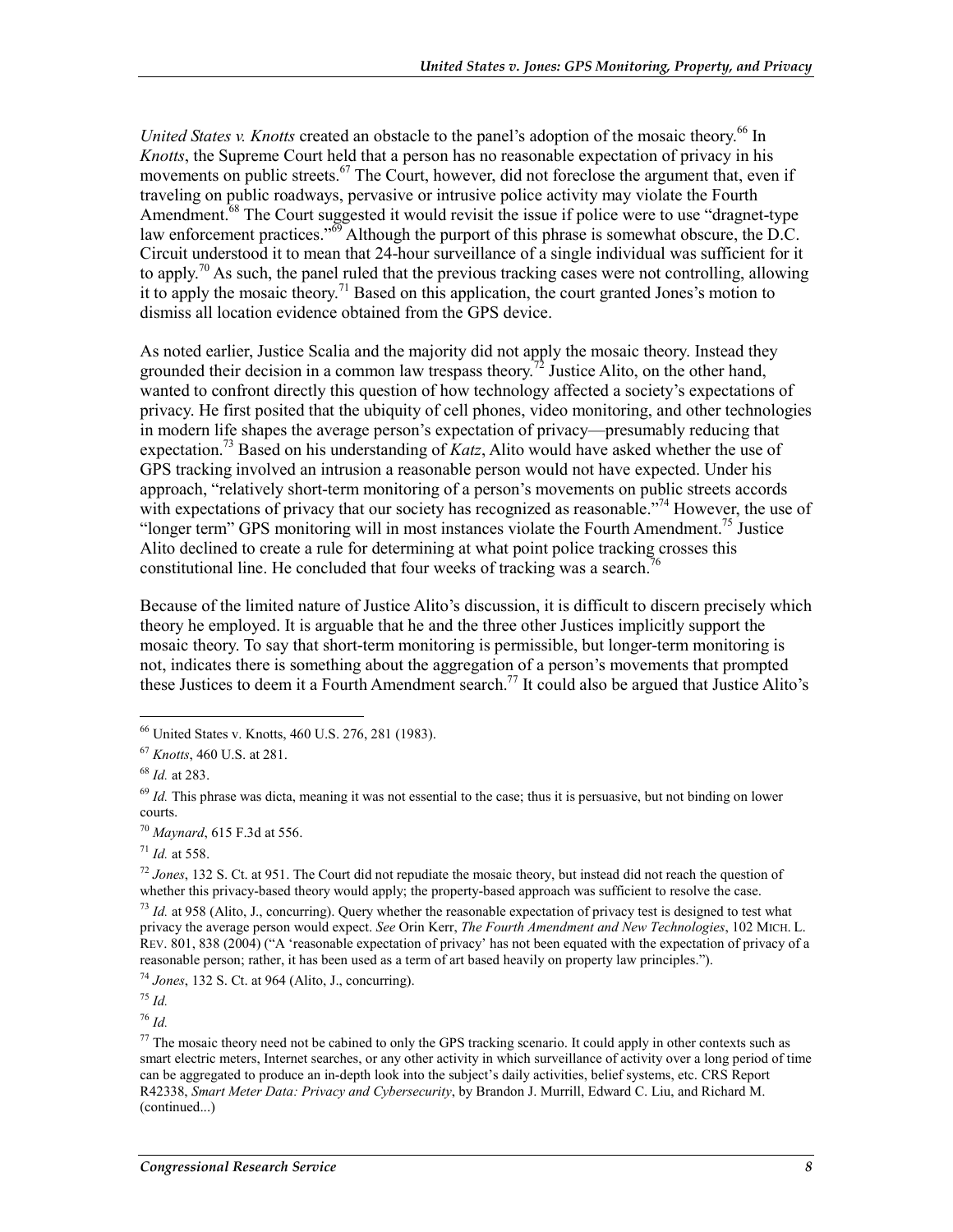concurrence did not accept the mosaic theory, but instead applied the probabilistic model of Fourth Amendment theory.<sup>78</sup> This theory supposes that when government conducts an investigation in a way that would surprise an individual, or "interferes with customs and social expectations," it violates a reasonable expectation of privacy.<sup>79</sup> Justice Alito categorizes the *Katz* test as looking at the "privacy expectations of the hypothetical reasonable person"—a hypothetical person who has "a well-developed and stable set of privacy expectations."80 Justice Alito notes that in precomputer days, the police had the time and resources to track only persons of exceptional interest to the police. He seems to accord much importance in the belief that the hypothetical reasonable person would be surprised to learn that the police would be tracking their every movement for a month-long period—an act beyond society's expectations.

#### **Justice Sotomayor's Concurrence: The Broadest Reading of the Fourth Amendment**

As far as Fourth Amendment rights are concerned, Justice Sotomayor provided the broadest interpretation in *Jones* by joining the majority's trespass approach, openly supporting Justice Alito's privacy-based approach, $81$  and putting into question the continuing viability of the thirdparty doctrine—a theory many believe creates the largest gap in privacy protection, especially in the realm of technology.

Whereas it is unclear whether Justices Alito, Breyer, Kagan, and Ginsburg support the mosaic theory, Justice Sotomayor maintained that this theory should directly guide the Court's determination of a person's privacy expectations in their public movements.<sup>82</sup> She noted that "GPS monitoring generates a precise, comprehensive record of a person's public movements that reflects a wealth of detail about her familial, political, professional, religious, and sexual associations."<sup>83</sup> As part and parcel of the mosaic theory, she contended that an individual's awareness that the government may be constantly watching can chill one's freedom of speech and association under the First Amendment.<sup>84</sup> Although the police might obtain the same evidence through traditional surveillance, there is something about the technology that troubled Justice Sotomayor. She seemed concerned that there will no longer be a logistical barrier between the government and the people. Police now have access to a cheap technology that can produce a significant amount of data. The Court must consider this a search—presumably requiring a warrant—to provide adequate oversight over the executive branch.<sup>85</sup> This idea seems to coincide with Justice Jackson's well-worn saying that courts prefer that searches be overseen by a "neutral

1

<sup>84</sup> *Id.*

<sup>85</sup> *Id.*

<sup>(...</sup>continued)

Thompson II.

<sup>78</sup> Orin Kerr, *What's the Status of the Mosaic Theory After Jones?*, THE VOLOKH CONSPIRACY (Jan. 23, 2012, 1:59 PM), http://volokh.com/2012/01/23/whats-the-status-of-the-mosaic-theory-after-jones/.

<sup>79</sup> Orin S. Kerr, *Four Models of Fourth Amendment Protection*, 60 STAN. L. REV. 503, 509 (2007).

<sup>80</sup> *Jones*, 132 S. Ct. at 962 (Alito, J., concurring).

<sup>81</sup> Although she could not join his opinion, Justice Sotomayor clearly supported Justice Alito's reasoning. *Jones*, 132 S. Ct. at 956 (Sotomayor, J., concurring) ("As Justice Alito incisively observes ...."; "I agree with Justice Alito....").

<sup>82</sup> *Id.*

<sup>83</sup> *Id.*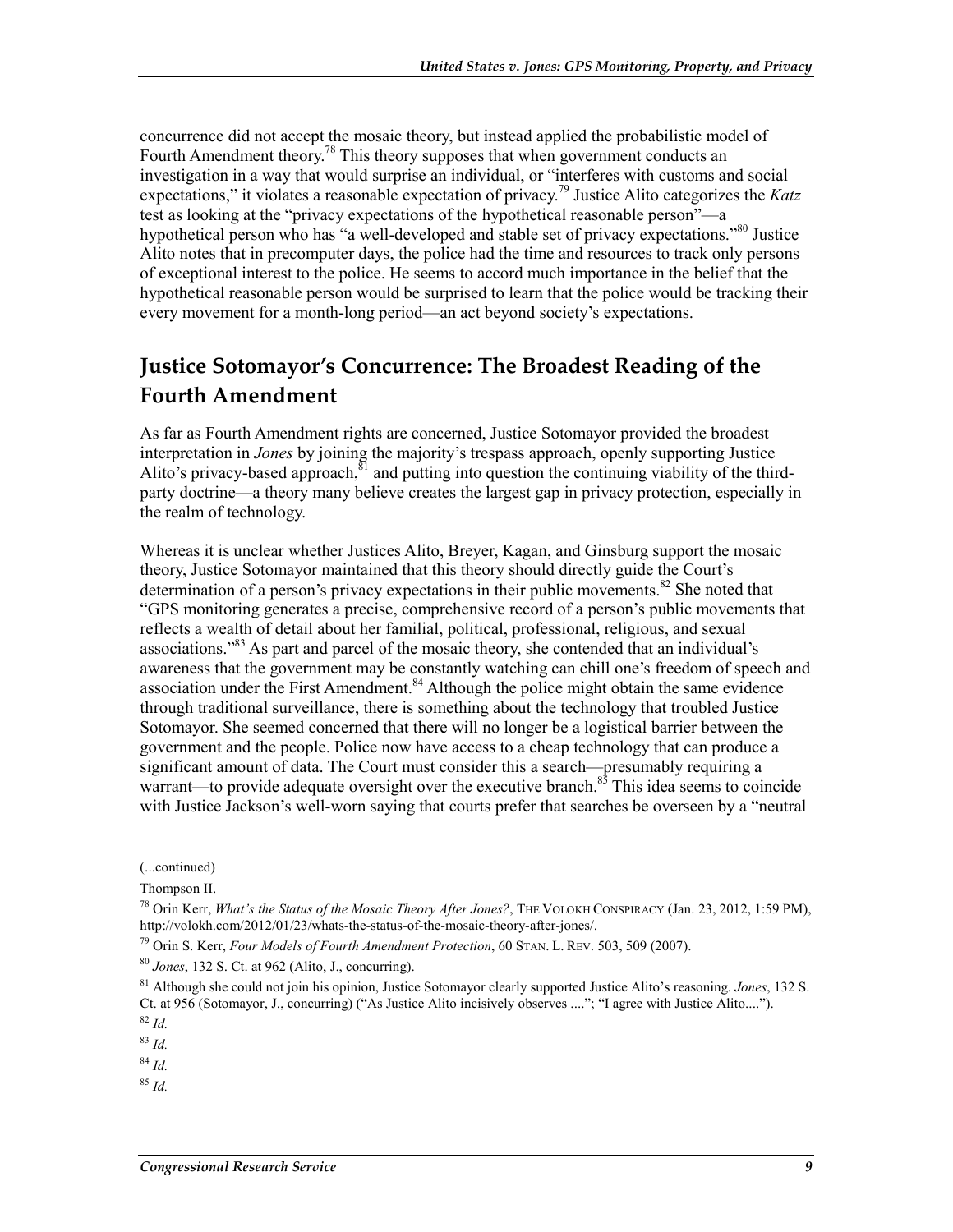and detached magistrate instead of being judged by the officer engaged in the often competitive enterprise of ferreting out crime."86

Additionally, Justice Sotomayor called for a reexamination of the third-party doctrine. This doctrine supposes that any information a person voluntarily conveys to a third party is no longer entitled to Fourth Amendment protection, as the person cannot have a reasonable expectation that the third party will guard the privacy in that information.<sup>87</sup> This rule has been used to justify access to bank records,  $88$  the telephone numbers a person dials,  $89$  electric billing records,  $90$  and cell phone billing records.<sup>91</sup> Some argue that when individuals give documents to a third party, usually in a commercial transaction, they consent to the release of such information to the government,  $92$  or at a minimum assume the risk that the person trusted with the information would hand it over.<sup>93</sup> Justice Sotomayor suggests that perhaps this theory should not be permitted to reach its logical extent in the digital age, in which people convey a wealth of personal information to third parties.  $94$  She contends that the Fourth Amendment rules should not require a person to keep secret any information the person does not want the government to obtain. In the end, she leaves it to another day to reevaluate the third-party doctrine in an age where most private information is handed over in the course of commercial transactions. In the meantime, Justice Sotomayor believed the physical intrusion theory was enough to resolve the case.<sup>95</sup>

#### **Warrant Requirement after** *Jones*

All nine Justices agreed that tracking a person for four months is a constitutional search. Where there is little agreement among Court observers, though, is what level of suspicion is required to conduct GPS monitoring or whether a warrant is required.<sup>96</sup> Because the government failed to argue that a warrant was not required or that something less than probable cause would be enough to conduct this surveillance, the Court considered the arguments forfeited.<sup>97</sup> Thus, to determine if

<u>.</u>

 $90$  United States v. McIntyre, 646 F.3d 1107 ( $8<sup>th</sup>$  Cir. 2011).

<sup>86</sup> Johnson v. United States, 333 U.S. 10, 14 (1948).

<sup>87</sup> United States v. Miller, 425 U.S. 435, 443 (1976). "The Fourth Amendment does not prohibit the obtaining of information revealed to a third party and conveyed by him to Government authorities, even if the information is revealed on the assumption that it will be used only for a limited purpose and the confidence placed in the third party will not be betrayed."

*Id.* 

<sup>88</sup> *Miller*, 425 U.S. at 435.

<sup>89</sup> Smith v. Maryland, 442 U.S. 735 (1979).

<sup>&</sup>lt;sup>91</sup> United States v. Hynson, No. 05-576, 2007 WL 2692327, at \*6 (E.D. Pa. Sept. 11, 2007).

<sup>92</sup> *See* Orin S. Kerr, *The Case for a Third-Party Doctrine*, 107 MICH. L. REV. 561, 565 (2009).

<sup>93</sup> *Smith*, 442 U.S. at 744 ("Because the depositor [in *Miller*] 'assumed the risk' of disclosure, the Court held that it would be unreasonable for him to expect his financial records to remain private.").

<sup>94</sup> *Jones*, 132 S. Ct. at 957 (Sotomayor, J., concurring).

<sup>95</sup> *Id.*

<sup>96</sup> *See* Peter Swire, *A Reasonableness Approach to Searches After the Jones GPS Tracking Case*, 64 STAN. L. REV. ONLINE 57 (2012); Daniel J. Solove, *United States v. Jones and the Future of Privacy Law: The Potential Far-Reaching Implications of the GPS Surveillance Case*, 90 CRIM. L. REPER. 632 (2012); Tom Goldstein, Why Jones is still less of a pro-privacy decision than most thought, SCOTUSblog (Jan. 30, 2012, 10:53 AM), http://www.scotusblog.com/2012/01/why-jones-is-still-less-of-a-pro-privacy-decision-than-most-thought/.

<sup>97</sup> *Jones*, 132 S. Ct. at 954.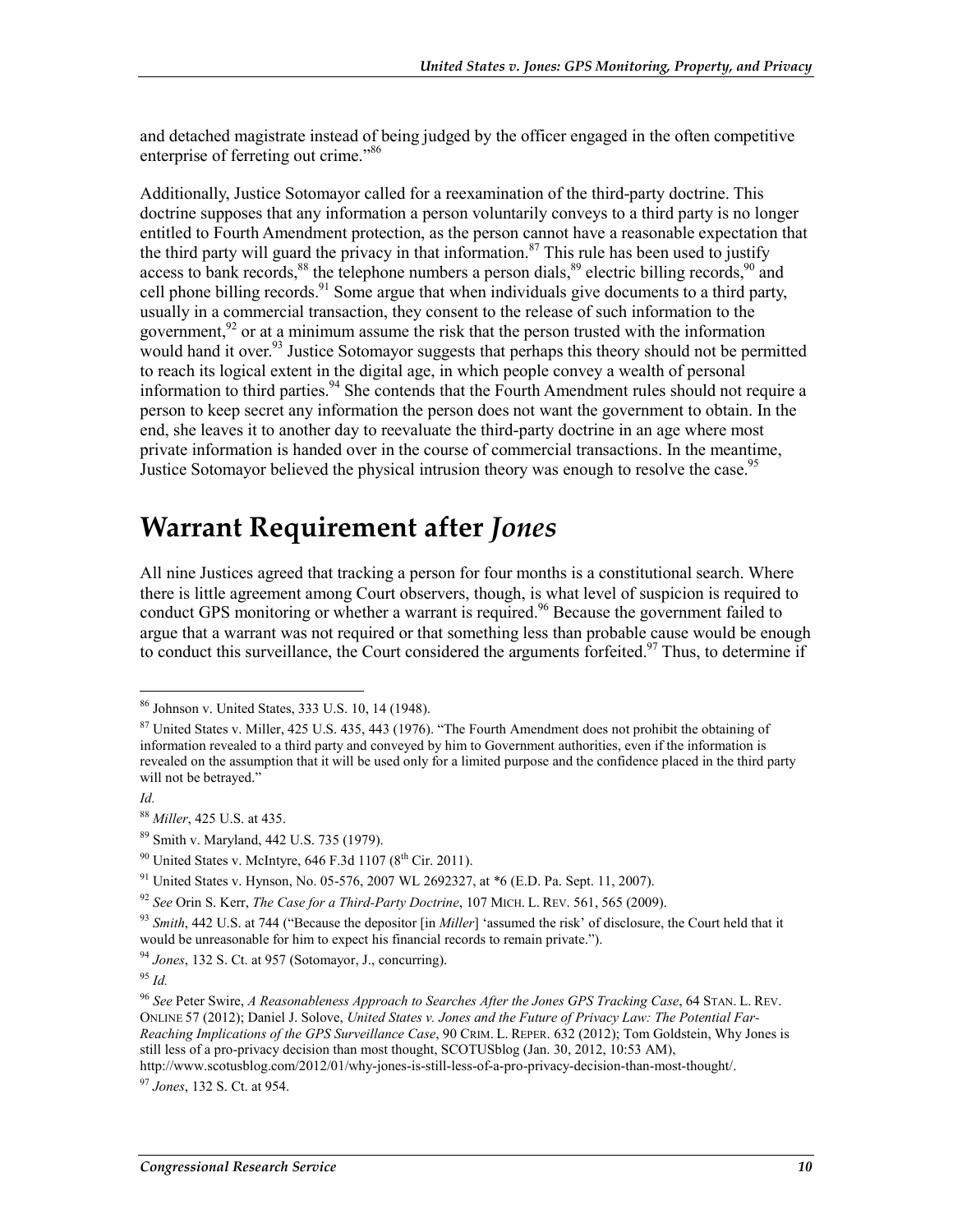a warrant or something less will be required in future cases, general Fourth Amendment principles must suffice until the courts provide further guidance.

The "ultimate touchstone" of the Fourth Amendment is reasonableness, as required by the history and text of the prohibition against "unreasonable searches and seizures."<sup>98</sup> That is to say, once a court determines a *search* has occurred, it must then inquiry whether it was reasonable. In most instances, the Supreme Court has required the government to obtain a warrant based upon probable cause for a search to be considered reasonable.<sup>99</sup> A review of the cases, however, shows that this rule is not ironclad, and that the exceptions are commonplace.<sup>100</sup>

Some commentators argue that the automobile exception could apply to the use of a GPS tracking device.<sup>101</sup> The automobile exception—one of the warrantless search exceptions—evolved from the exigency requirement.102 It was first formulated in the 1925 case of *Carroll v. United States*, in which the Court permitted the police, who had probable cause to suspect that the defendant's car was carrying bootlegged liquor, to conduct a warrantless vehicle search.<sup>103</sup> The Court noted that it was not practicable to obtain a warrant for evidence secreted on a "ship, motor boat, wagon or automobile" because the vehicle can be "quickly moved out of the locality or jurisdiction."<sup>104</sup> In later cases, the Court developed a second rationale for the automobile exception, reasoning that drivers have a diminished expectation of privacy when in their vehicles.<sup>105</sup> This is based on the notion that cars travel on public thoroughfares where the driver and occupants are in plain view of

In fact, these exceptions are neither few nor well-delineated. There are over twenty exceptions to the probable cause or the warrant requirement or both. They include searches incident to arrest (exceptions to both); automobile searches (exception to warrant requirement); border searches (both); searches near the border (warrant and sometimes both); administrative searches (probable cause exception); administrative searches of regulated businesses (warrant); stop and frisk (both); plain view, open field seizures and prison "shakedowns" (both, because they are not covered by the fourth amendment at all); exigent circumstances (warrant); search of a person in custody (both); search incident to nonarrest when there is probable cause to arrest (both); fire investigations (warrant); warrantless entry following arrest elsewhere (warrant); boat boarding for document checks (both); consent searches (both); welfare searches (both, because not a "search"); inventory searches (both); driver's license and vehicle registration checks (both); airport searches (both); searches at courthouse doors (both); the new "school search" (both); and finally the standing doctrine which, while not strictly an exception to fourth amendment requirements, has that effect by causing the courts to ignore fourth amendment violations.

Craig M. Bradley, *Two Models of the Fourth Amendments*, 83 MICH. L. REV. 1468, 1473-74 (1985) (internal citations omitted).

101 Goldstein, *supra* note 96.

<sup>98</sup> Brigham City v. Stuart, 547 U.S. 398, 403 (2006); Nat'l Treasury Employees Union v. Von Raab, 489 U.S. 656, 665 (1989); California v. Acevedo, 500 U.S. 565, 581 (1991) (Scalia, J., concurring in the judgment).

<sup>99</sup> Mincey v. Arizona, 437 U.S. 385, 390 (1978) (quoting Katz v. United States, 389 U.S. 347, 357 (1967)).

<sup>&</sup>lt;sup>100</sup> The Court often states that "[t]he Fourth Amendment proscribes all unreasonable searches and seizures, and it is a cardinal principle that 'searches conducted outside the judicial process, without prior approval by judge or magistrate, are *per se* unreasonable under the Fourth Amendment—subject only to a few specifically established and welldelineated exceptions.'" United States v. Ross, 456 U.S. 798, 825 (1982) (quoting Katz v. United States, 389 U.S. 347, 357 (1967)). One scholar aptly commented on this rule:

<sup>102</sup> Carol A. Chase, *Privacy Takes a Back Seat: Putting the Automobile Exception Back on Track after Several Wrong Turns*, 41 B.C. L. REV. 71, 75 (1999).

<sup>103</sup> Carroll v. United States, 267 U.S. 132 (1925).

 $104$  *Id.* at 153.

<sup>105</sup> United States v. Chadwick, 433 U.S. 1, 12-13 (1977).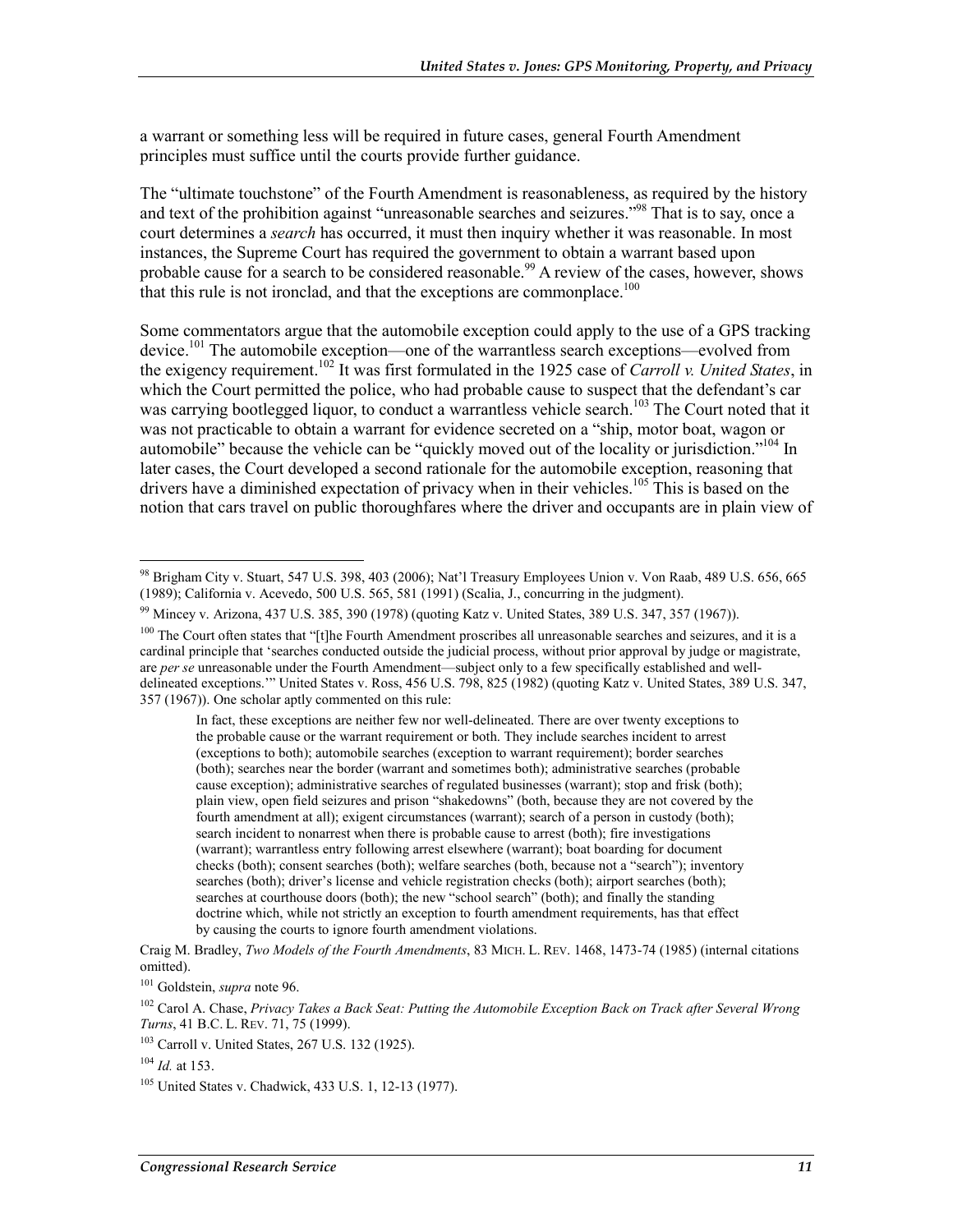the public.<sup>106</sup> Further, cars and drivers alike are subject to extensive government regulation,<sup>107</sup> and vehicles must undergo periodic inspections.<sup>108</sup>

As noted in *Carroll*, because a vehicle can be moved quickly from the jurisdiction, requiring a warrant to attach a GPS device may not be feasible.<sup>109</sup> Also, tracking someone's public movements may not be as invasive as searching through a person's belongings as is currently permitted under the traditional automobile exception.<sup>110</sup> On the reverse side, police will generally know in advance when they intend to use a GPS device, thereby negating the presumed exigency that is linked with cars. A court could hold that warrants are generally required for GPS devices, unless a true exigency existed beyond that presumed in general automobile cases, for example, in a case of kidnapping or a fleeing suspect.

Additionally, some commentators believe that the general reasonableness standard may apply, vitiating a need for a warrant.<sup>111</sup> These theories suppose that the intrusion on the individual is minimal and the government interest significant. In line with this reasoning, one observer posited that a *Terry*-type standard would be sufficient—that is, that the police must have reasonable suspicion to conduct a search, but need neither probable cause nor a warrant.<sup>112</sup> A court would review the reasonableness after the fact, unlike warrants, where the review comes before the search.

## **Conclusion**

Nine Justices are seemingly in agreement that, based on the facts of *Jones*, the attachment of a GPS device to the bottom of Jones's car and tracking him for a month-long period was a constitutional search. Presented with a different set of facts, the Court's unanimity may disintegrate. For instance, if the police need not attach the device, but it is preinstalled, for example, in a cell phone or a navigation system in a car, the outcome may differ. Further, even though this surveillance was considered a search, the Court gave no guidance on whether a warrant is required or what quantum of suspicion is enough to use GPS monitoring.

That said, it is within the power of Congress or state legislatures to propose their own requirements. The federal Constitution sets the minimum constitutional standard. Legislatures (state or federal) may create more protection of privacy and property. Congress has done this on several occasions, most notably in the field of communications with the wiretap statutes.<sup>113</sup> When technology is in flux, one may argue that the institutional capabilities of a legislature may be the

<sup>&</sup>lt;sup>106</sup> Cardwell v. Lewis, 417 U.S. 583, 590 (1974).

<sup>&</sup>lt;sup>107</sup> Cady v. Dombrowski, 413 U.S. 433, 441 (1973) ("All States require vehicles to be registered and operators to be licensed. States and localities have enacted extensive and detailed codes regulating the condition and manner in which motor vehicles may be operated on public streets and highways.").

<sup>108</sup> South Dakota v. Opperman, 428 U.S. 364, 367-8 (1976).

<sup>&</sup>lt;sup>109</sup> *See* Orin Kerr, Jones, *the Automobile Exception, and the Warrant Requirement*, THE VOLOKH CONSPIRACY (Feb. 2, 2012 12:45 AM), http://volokh.com/2012/02/02/jones-the-automobile-exception-and-the-warrant-requirement/.  $110$  *Id.* 

<sup>111</sup> *See* Swire, *supra* note 96; Goldstein, *supra* note 96.

<sup>112</sup> Swire, *supra* note 96.

<sup>&</sup>lt;sup>113</sup> Kerr, *supra* note 73, at 839. For an in-depth look at the statutory regulation of communication surveillance, see CRS Report R41733, *Privacy: An Overview of the Electronic Communications Privacy Act*, by Charles Doyle.